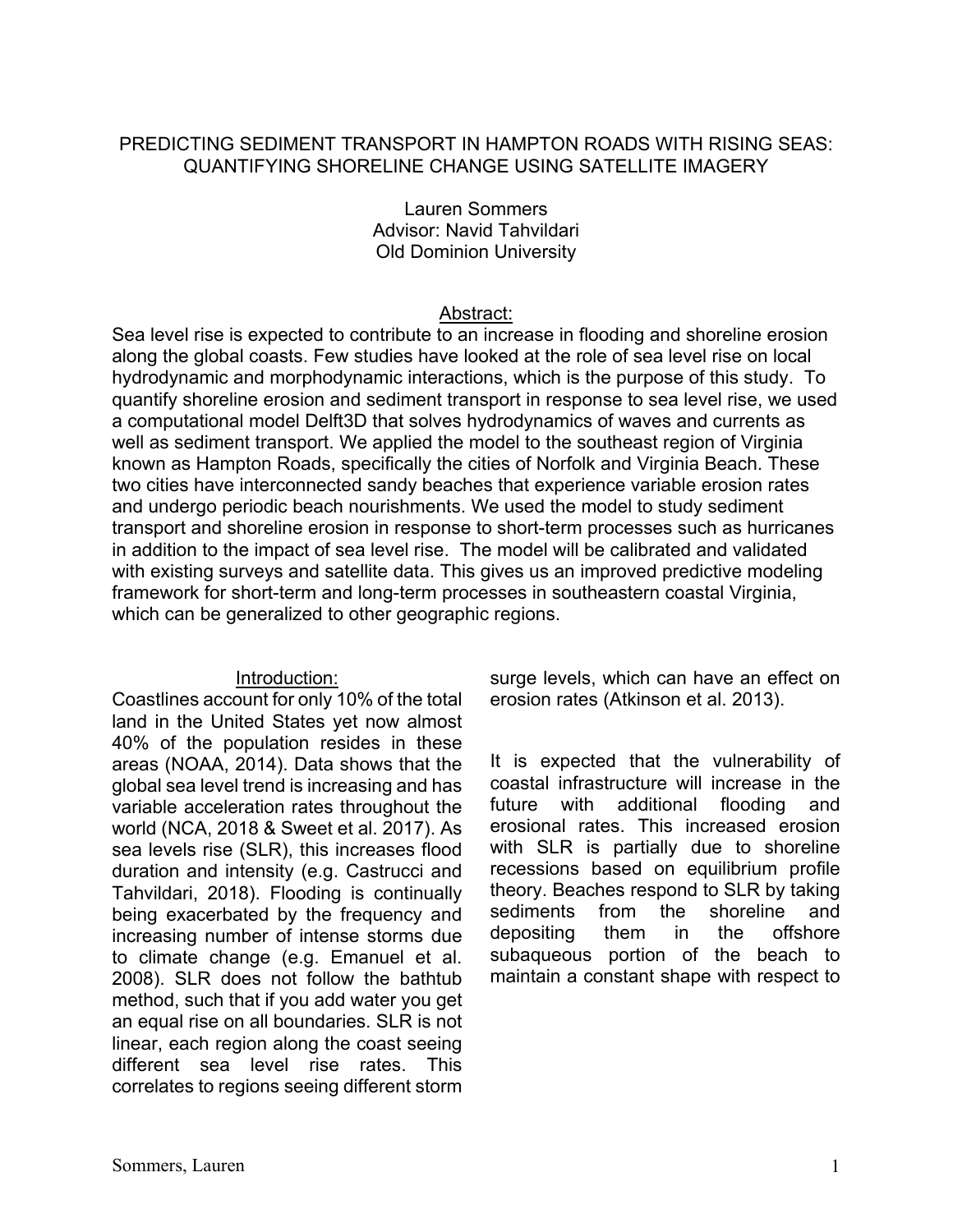sea level. This process is known as the Brunn rule (1962).



*Figure 1: Illustration from the Brunn Rule from Davidson-Arnott 2005.*

The Brunn rule can only last if it has a sediment source with limited longshore transport. If there in no longer material to erode the beach can not maintain its shape. Therefore, other models are necessary to predict beach shape. The complex physics and interactions between tides, waves, bathymetry and overland flow support the need to use a process based numerical model to better study sediment transport and water heights.

A science-based approach for coastal sediment management is necessary so we can better estimate sediment transport in response to changing hydrodynamics due to climate change. A widely used computational model that can simulate hydrodynamics and waves is the Delft3D-FLOW +WAVE (e.g. Hopkins et al., 2016). Such a model can provide hydrodynamic forcing that causes sediment transport.

Computational models heavily rely on observed data for calibration and validation. *In-situ* observations are scarce and limited in geographic coverage (Barnard et al., 2015), whereas satellite data has decades of imagery. This provides the opportunity to analyze shoreline changes due to short-term forces such as storms and long-term forces such as sea level rise. Publicly available data from satellites Sentinel-2 and Landsat series have improved in their spatial resolution and revisit frequency thus can reasonably be used to study shoreline evolution. Several studies have detected long term changes on global and local scale shorelines and can show the impact of sub-annual and decadal scale processes from the data extracted from satellite imagery (Almonacid-Caballer et al., 2016, Luijendrick et al., 2018, Vos et al., 2019). However, these studies used computational erosion models, which are not validated with high-resolution satellite data and this research aims to address this shortcoming.

The goal of this project is to improve a predictive modeling framework for coastal hydrodynamics, sediment transport, and shoreline erosion for events and long-term processes. Using satellite data, we can quantify shoreline changes on sub annual timescales – particularly due to storms and beach nourishment projects and identify changes on decadal scales. Additionally, we will be able to validate the performance of a beach morphological model with the shoreline evolution data from the satellite imagery.

# Study Area

Our model encompasses the Chesapeake Bay including the southwest region of Virginia called Hampton Roads. Specifically, our model is focusing on Norfolk and Virginia Beach down to the North Carolina border. Norfolk and Virginia Beach are the 1<sup>st</sup> and 3rd most populated cities in Virginia and is well known for recreation and tourism revenue with multiple state parks and beaches. This region is important for national security interests, hosting the largest Naval Base in the world. Hampton Roads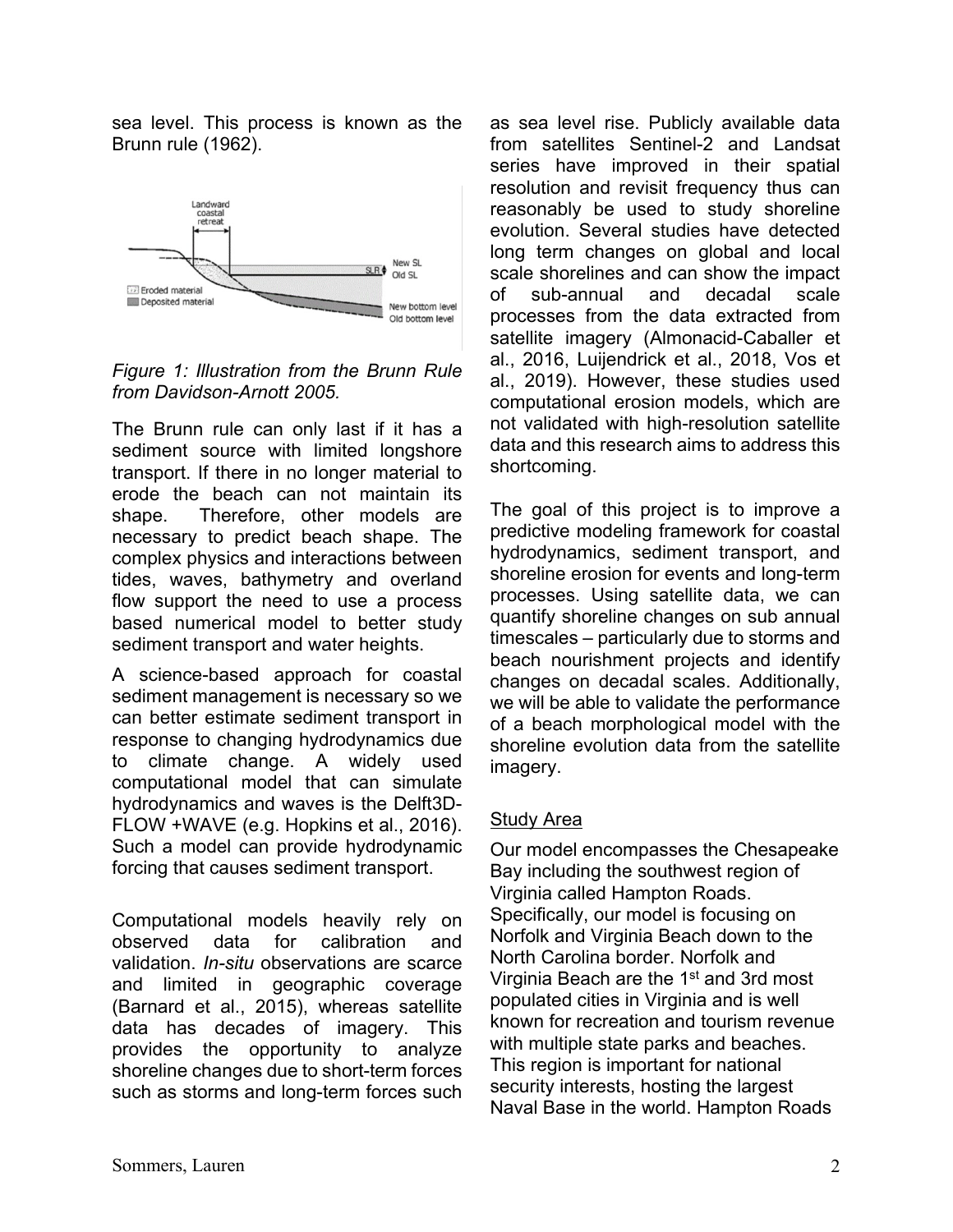is a well-studied area due to its high rate of SLR. Measured by the Swells point tide gauge at the naval port north of downtown Norfolk, sea level rates are 4.73 ± -.22 mm/year (NOAA), compared to the global average of  $3.15 \pm 0.3$  mm/year (Albain et al., 2019). This region has one of the highest rates of SLR on the east coast; pairing with its societal and economic impacts makes it as an ideal study site.

In addition to SLR, beaches in this region are expected to see higher erosional rates. Ocean View in Norfolk and the Oceanfront in Virginia Beach are two of the largest beaches in the study region and experience variable but high erosional rates. These beaches undergo periodic beach nourishments to maintain the shoreline and beach width. These beaches also have preexisting profile surveys and monitoring, as well as local tide and wave gauges to provide additional data for model validation.

### **Methodology**

Our model utilizes delft3D. Delft3D is a 3d modeling suite that investigates hydrodynamics, morphology, and sediment transports in estuarine and coastal environments. Some areas of application include the following: tide and wind driven flows, density driven flows, river flow, freshwater discharge, salt intrusion, tsunamis, and transport of dissolved materials and pollutants and sediment transport and morphology. The model that we use is the flow model. Flow is a multidimensional hydrodynamic and transport simulation program which calculates the non-steady flow and transport resulting from tidal and meteorological forcing. Delft 3D-FLOW can calculate non steady flow and transport that result from tidal and

meteorological forcing on rectangular or curvilinear boundary fitted grids.

### Model setup

It is imperative to consider the physical processes one is trying to capture when selecting a grid size. Having a large area with a fine resolution will result in a long computational time. Therefore, to have a reasonable model, a balance of grid resolution and size must be considered. Delft3D produces a structured grid that has the same grid resolution in all locations. This means that the same grid size will expand across the entire study area. In order to make the computational time reasonable one can run multiple models with different domains in a nested or multilayer model. The lower resolution grid is the larger geographic region and produces the boundary conditions for the finer resolution model that is in the bounds of the 2<sup>nd</sup> model. This process can be repeated as many times as necessary with an increasing number of layers. For this study we have chosen to have a 2-level model.

## Grid

The level 1 grid (Figure 2) was created to allow tidal conditions to flow into the Chesapeake Bay. The grid area covers a large rectangle that includes most of the Chesapeake Bay and extends to approximately 35-40 km offshore. The grid size values for level one are approximately 100 x 200  $m^2$ . Grid sizes for level 2 are more refined and are approximately 10 x 10  $\mathrm{m}^2$ . This grid runs along the northern parts of Norfolk, VA and extends east to Virginia Beach and just below the North Carolina boarder.

Figure 1 shows the extent of the  $1<sup>st</sup>$  and 2 level model.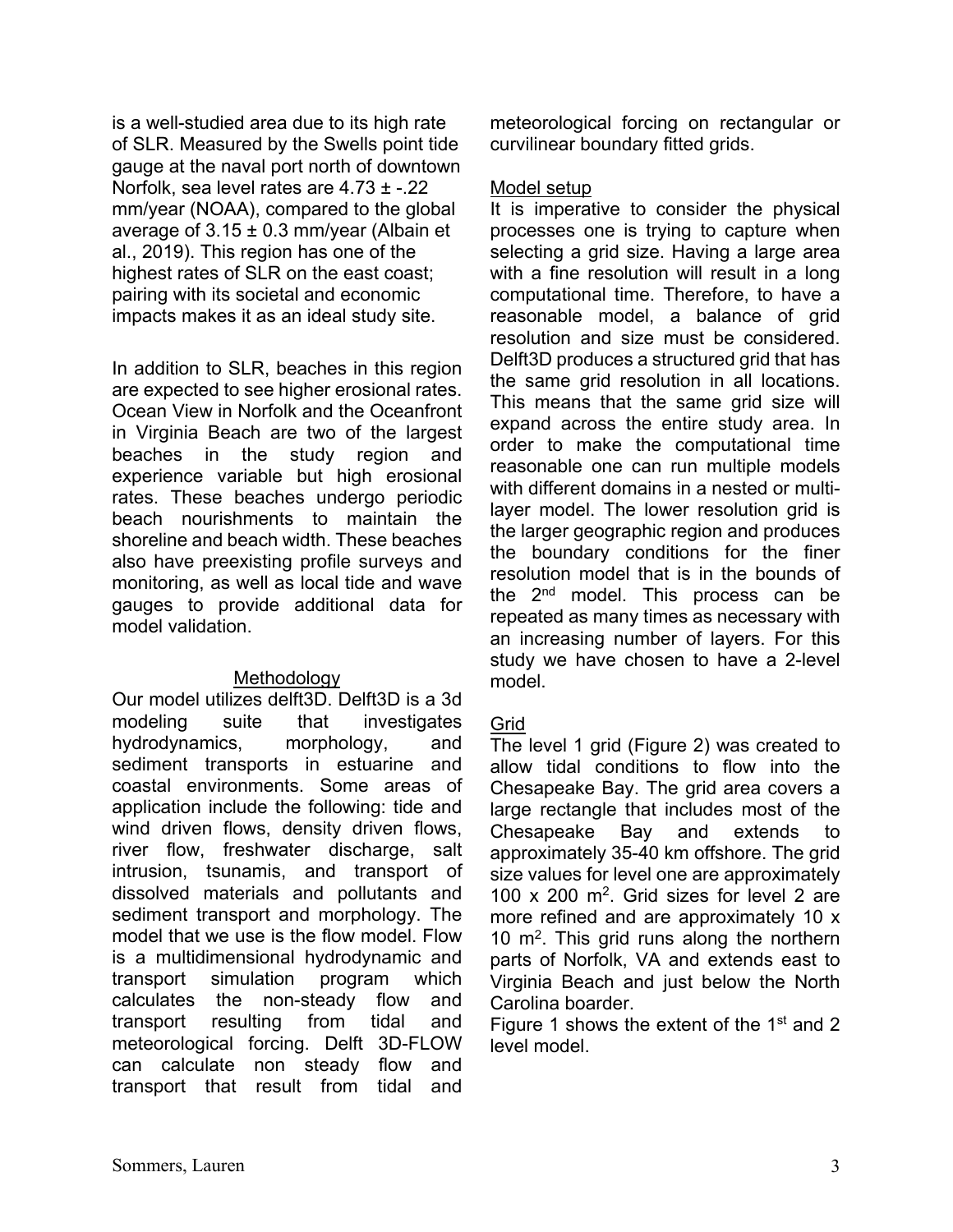

*Figure 2: Model domain of level 1 and level 2 grids. Level one in blue is the lower resolution model. Layer 2 is located in the red box selected. The grid itself is the dark blue region along the coast of the digital elevation model.*

### Boundary Conditions

#### Topography and Bathymetry

Grid generation and integrated bathymetry or topography has a large impact on the results of the model. Following the nested structure, we can better utilize high resolution data by using increasingly finer depth data with a higher resolution grid. All topography and bathymetry data were freely available from NOAA. The Horizontal Datum was World Geodetic System 84 and the vertical datum being Mean High Water. In addition to using a coarser grid cell size for the level 1 data, lower resolution bathymetry data was also selected. The data for level 1 was from the U.S. Coastal Relief Model (CRM) Vol.2. at a resolution of 3 arc-second, which is approximately 90m. Level 2 being much smaller in domain size allowed us to use a more detailed digital elevation model for both the topography and bathymetry with a resolution of 10m. Table 1 summarizes the sources of the topographic and bathymetric data along with their resolution nesting level.

| Data       | Source                                   | Resolution                          | Level       |
|------------|------------------------------------------|-------------------------------------|-------------|
| Topography | <b>US Coastal</b><br>Relief<br>Model     | 3 arc second<br>$\sim$ 90 m         | I evel      |
| Topography | Coastal<br>Digital<br>Flevation<br>Model | 1/3<br>arc<br>second $\sim$ 10<br>m | I evel<br>2 |
| Bathymetry | <b>US Coastal</b><br>Relief<br>Model     | 3 arc second<br>$~1$ –90 m          | I evel      |
| Bathymetry | Coastal<br>Digital<br>Elevation<br>Model | 1/3<br>arc<br>second $\sim$ 10<br>m | I evel<br>2 |

| Table                             | $\mathcal{I}$ : | NOAA | bathymetric | and |
|-----------------------------------|-----------------|------|-------------|-----|
| topographic data with resolution. |                 |      |             |     |

### Tides

Our model includes 9 different tidal constituents. The tidal data came from Oregon State University TPXO tide models with a resolution of 1/30 degree. TPXO9 atlas is a global model of ocean tides, which uses the best fit of least squares to the Laplace Tidal Equations and altimetry data. The tidal model included 3 components depth grid, elevations and transports. Tidal elevations are given as complex amplitudes so that at a single time t for a single constituent at location x is given by the formula 1. With tidal elevations referenced to mean sea level.

$$
h(t,x) = pu(t,x) \text{ Re } [h(x) \exp \{ i [w (t - t0) + V0(t0) + ph(t,x)] \} ]
$$
 (1)

where *V0(t0)* is the astronomical argument for the constituent at time *t0*, *pu(t,x)* and *ph(t,x)* are nodal corrections. Then amplitude = *| h |* and phase = *atan (- Im(h)/Re(h))*.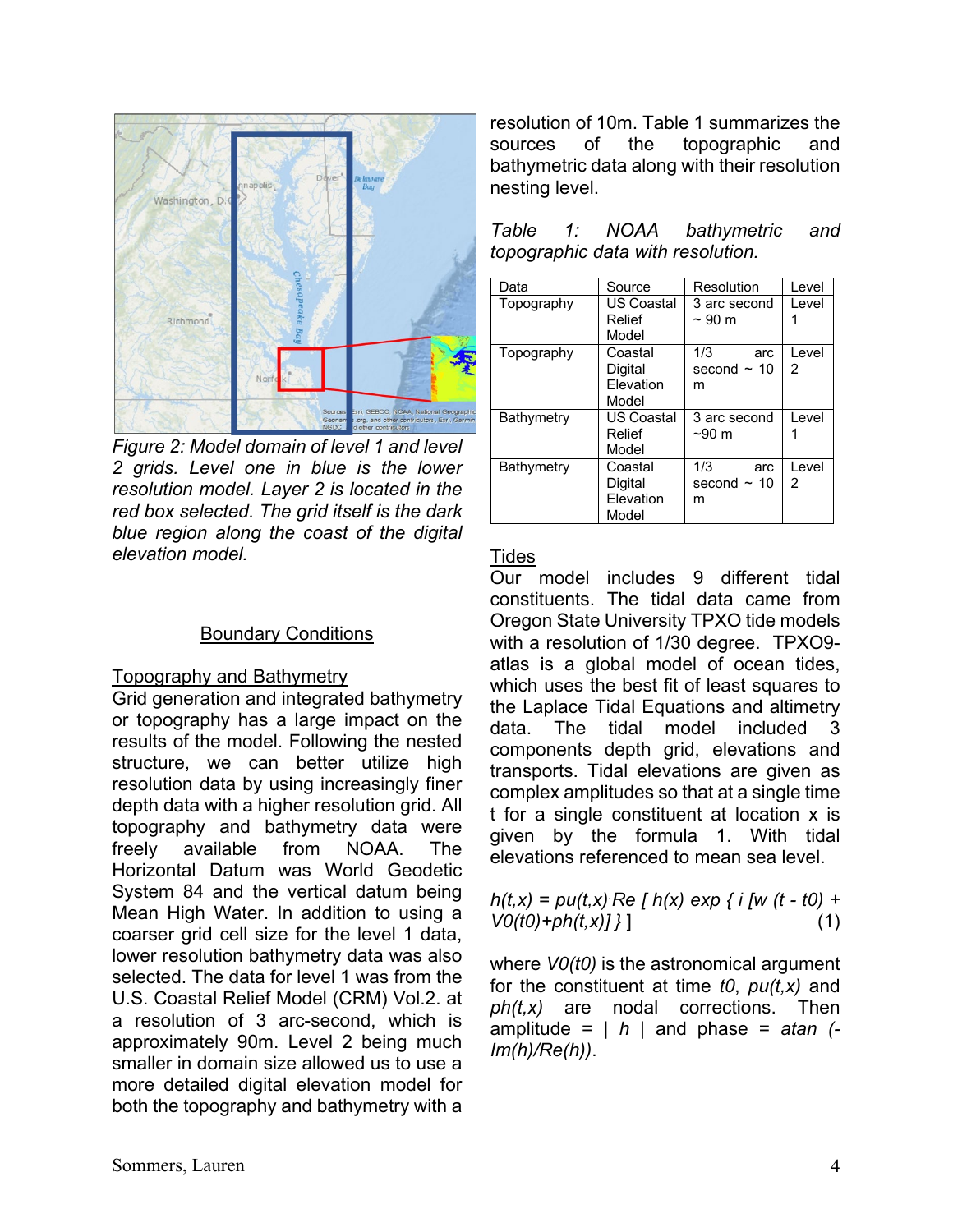Our model is utilizing the primary constituents K1, K2, M2, N2, O1, P1, Q1, S2 and one non-linear harmonic constituent m4 at the open boundaries of the level 1 model. The amplitudes and phases of the 9 constituents were extracted from the TXPO model and interpolated across the boundary of level 1.

Other model parameters include uniform horizontal eddy viscosity at  $1m^2/s$ , ocean water density of 1025 kg/m<sup>3</sup>, and bottom roughness resolved with the manning formula uniform velocities of .02 in both the U and V directions.

## Model Validation and Discussion

## Model validation

The model must be validated to help ensure accuracy and performance. To validate sea level, 3 observation points were selected in the Level 1 model. The locations include Swell's point, Cape Henry, and the Chesapeake Bay Bridge Tunnel. Each of these three locations has a NOAA tide gauge that can be compared to the output of the Delft3D. These locations were selected because they are close to the boundaries of level 2.

## Validation with Remote Sensing

In situ data for beach morphology is poor in the temporal and spatial components. The typical model validation is completed with beach surveys that are expensive to complete. This is why the higher resolution satellite imagery is so vital. Landsat 4-8 and Sentinel 2 have swath crossovers that range from days to a few weeks apart. As we collect more of this data, we can also examine long term and seasonal changes along the coasts.

# Future Work

To continue developing a physics based predictive modeling framework, we have to look at the sediment transport and how it is changed by both short-term and long-term processes. It can be challenging to combine the modeling of both condition types because they have different dominant processes and time scales. (Bodde W.P., 2017). However, having a coupled framework could lead to analysis of episodic events with background nourishing events such as seasonal variability and long-term behavior of nourishment projects. We are currently exploring an approach similar to *Bodde W.P.* [2017] that cycles daily conditions to simulate beach processes over a one year period with an average wave climate. This then couples with a separate configuration that models large, short term events such as storms.

After we are able to better simulate shoreline changes, we can compare the performance of our new coupled model with satellite data. With this we can answer our objective to quantify short- term erosion due to intense weather events, examine the evolution of beach nourishment projects, and assess longterm change due to SLR. This work is in line with NASA mission to support research in "Sea Level Rise, and "Surface Dynamics, Geological Hazards and Disasters".

# **Acknowledgements**

This project was funded by the Virginia Space Grant Consortium project 100527- 010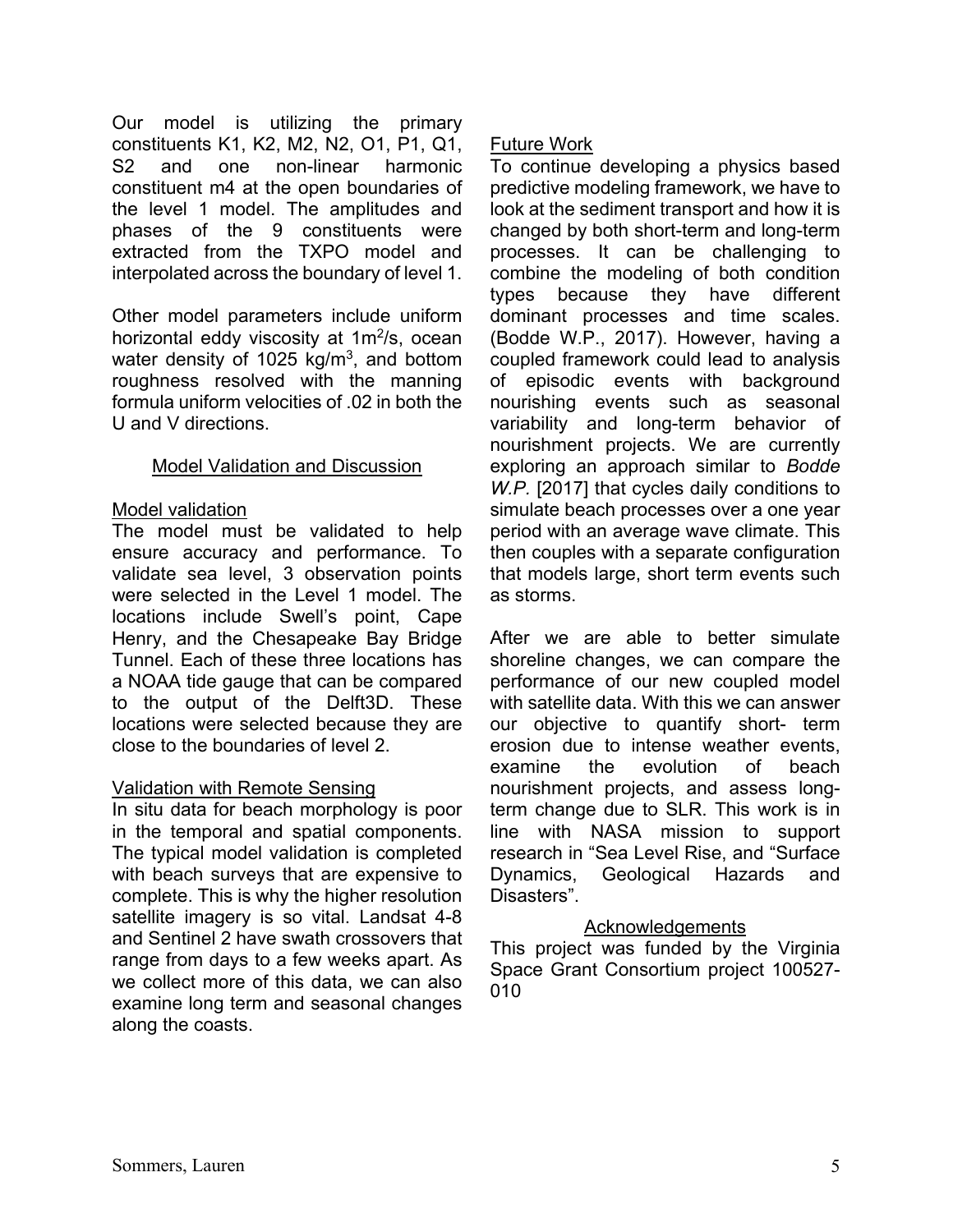## References

Ablain, M., Meyssignac, B., Zawadski, L., Jugier, R., Ribes, A., Cazenave, A., et al. (2019). Uncertainty in satellite estimate of Global mean Sea level changes, trend and acceleration. *Earth Syst. Sci. Data*. 11, 1189–1202. doi: 10.5194/essd-2019-10

Almonacid-Caballer, J., Sánchez-García, E., Pardo-Pascual, J.E., Balaguer-Beser, A.A., Palomar-Vázquez, J. (2016) "Evaluation of annual mean shoreline position deduced from Landsat imagery as a mid-term coastal evolution indicator." Mar. Geol. 372, 79–88.

Atkinson, J., McKee Smith, J., & Bender, C. (2013). Sea-level rise effects on storm surge and nearshore waves on the Texas Coast: Influence of landscape and storm characteristics. J Waterw Port Coast. 139(2):98-117.

Bodde, W., McCall, R., Jansen, M., Roelvink, D., Aagaard, T., Deigaard, R., & Fuhrman, D.R. (2017). Long-term morphological modelling: combining storm impact and daily conditions in an integrated modeling framework. *Coastal dynamics*.

Brunn, P. (1962) "Sea-level rise as a cause of shore erosion." Journal of the Waterways and harbors division 88, no.1:117-132.

Castrucci, L., Tahvildari, N. (2018). "modeling the impacts of sea level rise on storm surge indundation in flood prone urban areas of Hampton Roads, Virginia." Marine Technology Society Journal 52:92-105.

Davinson-Arnott, R. (2005). Conceptual model of the effects of sea level rise on sandy coasts. Journal of Coastal Research 216: 1165-1173

Egbert, Gary D., and Svetlana Y. Erofeeva. (2002) "Efficient inverse modeling of barotropic ocean tides." Journal of Atmospheric and Oceanic Technology 19(2) 183-204

Emanual, K., Sundararajan, R., Williams, J. (2008) Hurricanes and global warming: Results from the downscaling IPCC AR4 simulation. Bulletin of the American Meteorological Society. 89(3),347-368.Results from the downscaling IPCC AR4 simulation. Bulletin of the American Meteorological Society. 89(3),347-368.

Hopkins, J., S. Elgar and B. Raubenheimer (2016). "Observations and model simulations of wave-current interaction on the inner shelf." Journal of Geophysical Research: Oceans 121(1): 198-208.

Luijendijk, A., Hagenaars, G., Ranasinghe, R., Baart, F., Donchyts, G., Aarninkhof, S., (2018) "The state of the world's beaches." Sci. Rep. 8:1-11